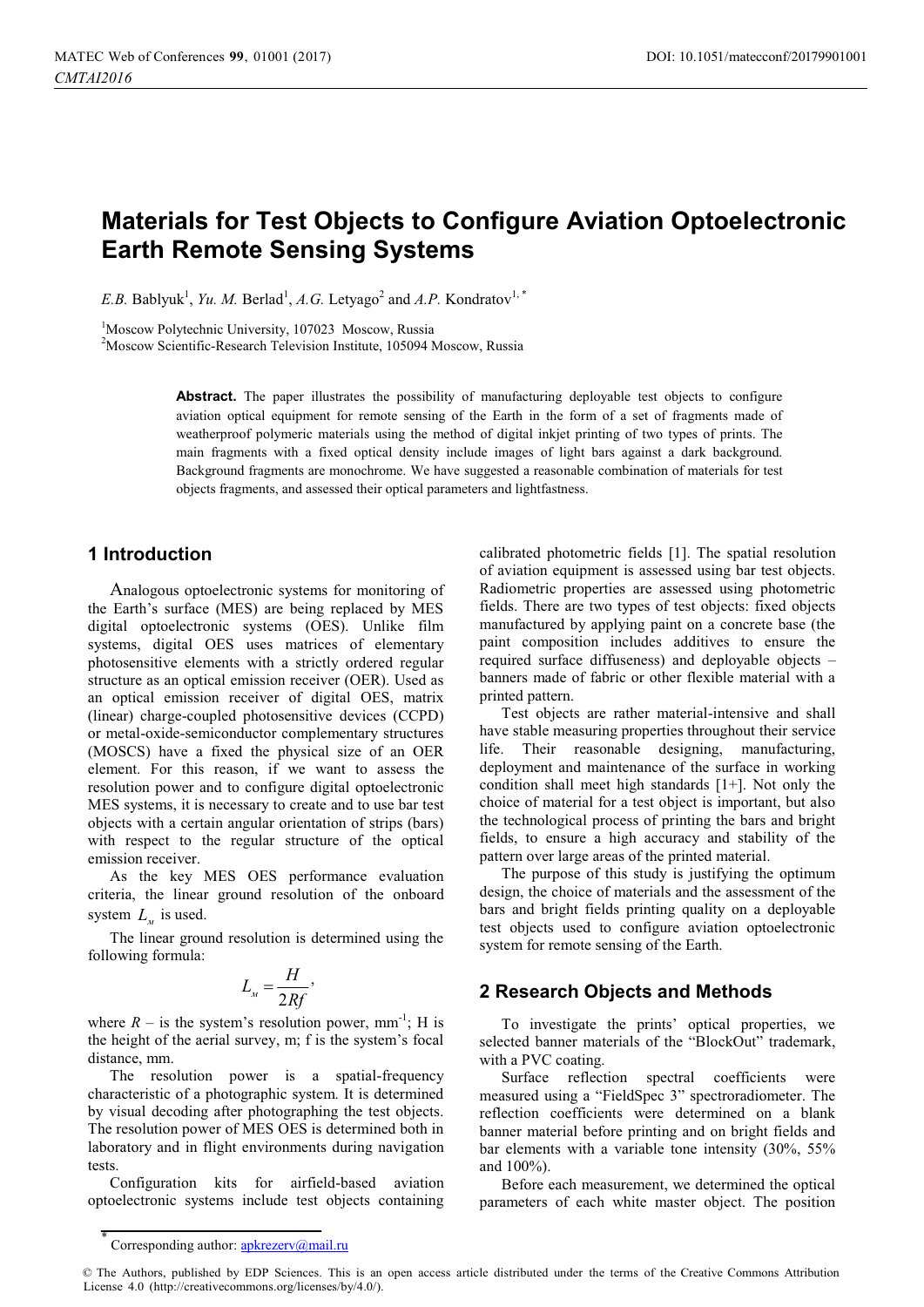height of the spectroradiometer's fiber optic cable lens was 15 cm.

To assess the lightfastness, we used a print on the "Blockout" S-PRW334240B banner material.

The lightfastness was assessed by measuring the optical density of printed areas with a tone intensity of 55% and 100% after exposure of samples in a device according to the patent [6].

#### **3 Results and Discussion**

 The properties analysis of weatherproof printed materials, that are available on the world market [5–7], allows us to conclude that banner fabrics with a PVC coating are suitable to manufacture test objects for remote sensing of the Earth. Synthetic fabric banners are



**Fig. 1.** The spectrum of light reflection coefficients from the prints on the fabric sample № 1 (a) and the fabric sample  $N<sup>°</sup>$  2 (b) with the tone intensity of 100% – 1, 55% – 2,  $33\% - 3$ ,  $1\% - 4$ .

laminated composite materials that consist of a polyester mesh and a monolithic polyvinyl coating, intended for printing on polygraphic equipment. In terms of banners manufacturing technology, the mesh is filled with a solution or pasty composition (plastisol), containing polyvinyl chloride, and then it is passed through hot press rolls for imparting surface smoothness to the material, as required for printing.

The printed material for test objects shall have lightfastness, the minimum light transmittance and uniform electromagnetic radiation reflection characteristics in the visible spectrum before and after printing patterns (bars) with variable optical density thereon.

Based on a comparative evaluation of the physical and mechanical properties values, as declared by the manufacturer [7], and specific quality characteristics of the printed surface for manufacturing test objects and subsequent tests, we selected the following fabric banners: "BackLit" GLK S5251, "BlockOut" GLK S6151, "BlockOut" S-PRW334240B, "BlockOut" GLK S5355M, as well as and nonwoven fabrics made of synthetic fibers.

 The values of the spectral reflection coefficients are presented in the form of charts (Fig. 1).

The light reflection coefficient from the non-printed fabric banner  $\mathcal{N}_2$  1 (1%) within the range of 450– 1,000 nm has a constant value. The spectrum of light reflection coefficients from the prints with a tone intensity of 30% and 55% within the range of 400–600 nm is unstable. All prints with a tone intensity of (30%, 55%, and 100%), that were obtained on the fabric banner sample  $\mathcal{N}$  2 (Fig. 1, b), have a constant value of light reflection coefficient in the wavelength range of 450– 1,000 nm.



**Fig. 2.** Changes in the optical density of ink layer on different materials after printing using an UV ink: 1 – nonwoven material; 2 – banner fabric.

Modern banner inks are UV-curable, i.e. lightabsorbing compositions that significantly change their state of aggregation and physical properties when exposed to short-wave electromagnetic radiation. Therefore, it is reasonable to assume that during manufacture, immediately after printing and during a long-term use of test objects, the stability of their optical properties is likely to be affected not only by ultraviolet radiation, but also by daytime sunlight.

It has been found that the optical density of prints depends on the type of the non-printed fabric and varies significantly during 5 minutes (Fig. 2), whereas the color difference of the prints, as obtained on the banner fabric, exceeds the sensitivity threshold of human eyes, i.e. it is can be observed visually.

For experimental evaluation of lightfastness, we studied a print made on the "Blockout" S-PRW334240B banner fabric.